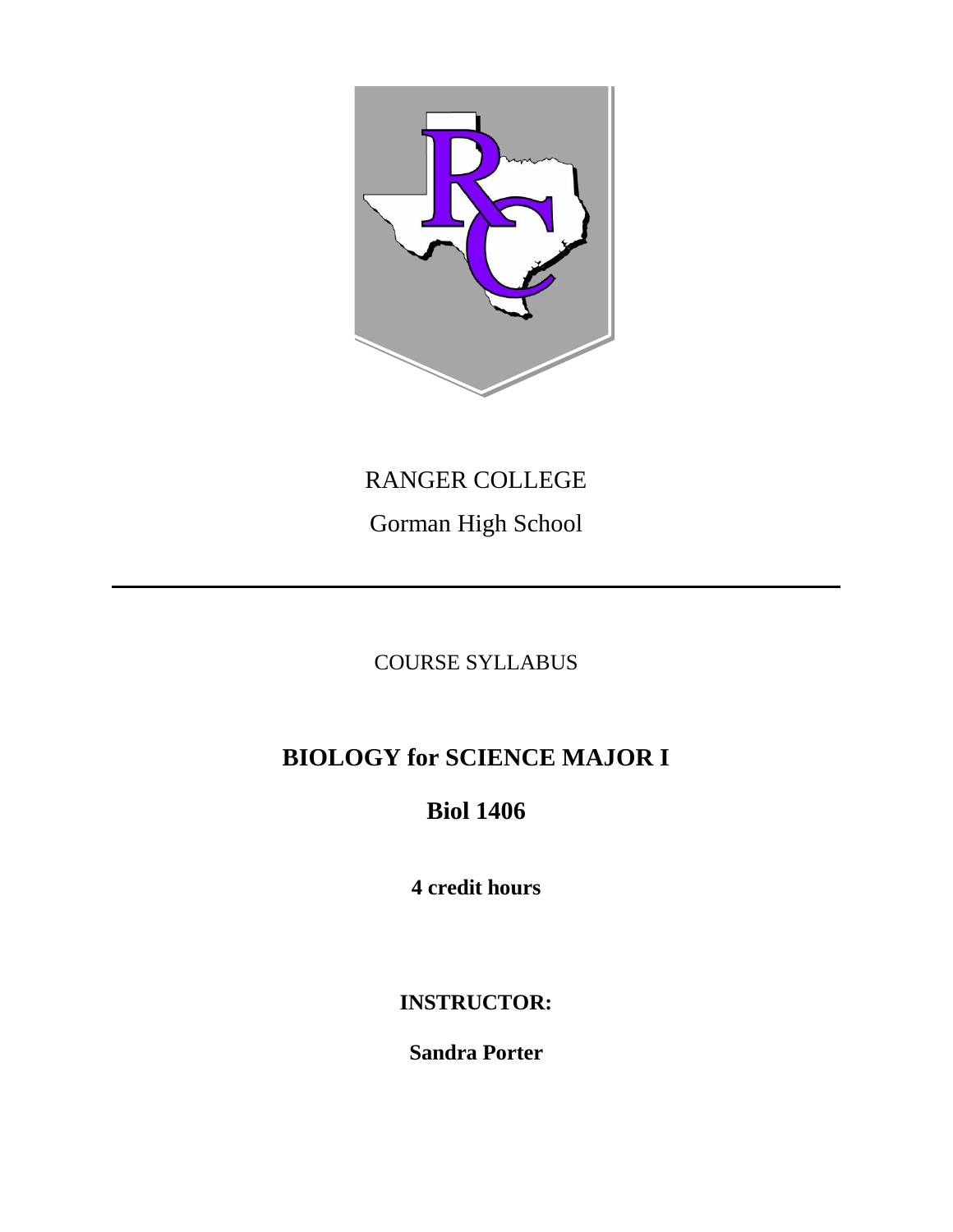| <b>INSTRUCTOR:</b><br>EMAIL:<br><b>OFFICE:</b><br>PHONE: | Sandra Porter<br>sporter@rangercollege.edu<br>Gorman High School Room 206<br>254-734-3171 |                                                                                 |  |
|----------------------------------------------------------|-------------------------------------------------------------------------------------------|---------------------------------------------------------------------------------|--|
| <b>HOURS:</b>                                            |                                                                                           |                                                                                 |  |
|                                                          | MONDAY:                                                                                   | $7:30 - 8:00$ AM and $3:40 - 4:15$ PM                                           |  |
|                                                          | TUESDAY:                                                                                  | $7:30 - 8:00$ AM and $3:40 - 4:15$ PM                                           |  |
|                                                          | WEDNESDAY:                                                                                | $7:30 - 8:00$ AM and $3:40 - 4:15$ PM                                           |  |
|                                                          | THURSDAY:                                                                                 | $7:30 - 8:00$ AM and $3:40 - 4:15$ PM                                           |  |
|                                                          |                                                                                           | OTHER TIMES BY ARRANGEMENT                                                      |  |
|                                                          |                                                                                           | The above schedule and procedures in this course are subject to change in the e |  |

The above schedule and procedures in this course are subject to change in the event of extenuating circumstances.

#### **I. Texas Core Curriculum Statement of Purpose**

Through the Texas Core Curriculum, students will gain a foundation of knowledge of human cultures and the physical and natural world, develop principles of personal and social responsibility for living in a diverse world, and advance intellectual and practical skills that are essential for all learning.

#### **II. Course Description**

Fundamental principles of living organisms, including physical and chemical properties of life, organization, function and evolutionary adaptation. Detailed study of a typical cell, cell phenomena, metabolic activities of the cell, including cellular respiration and photosynthesis, mitosis, meiosis, nucleic acids, protein synthesis, basic principles of genetics and genetic expression, evolution and speciation.

#### **III. Required Background or Prerequisite**

Passing score on TSI Assessment Test Reading section is recommended.

#### **IV. Required Textbook and Course Materials**

"Campbell Biology: Concepts and Connections"  $9^{Th}$  edition by Taylor, Simon, Dickey, Hogan and Reece. 2018 Pearson ISBN 13: 978-0-134-29601-2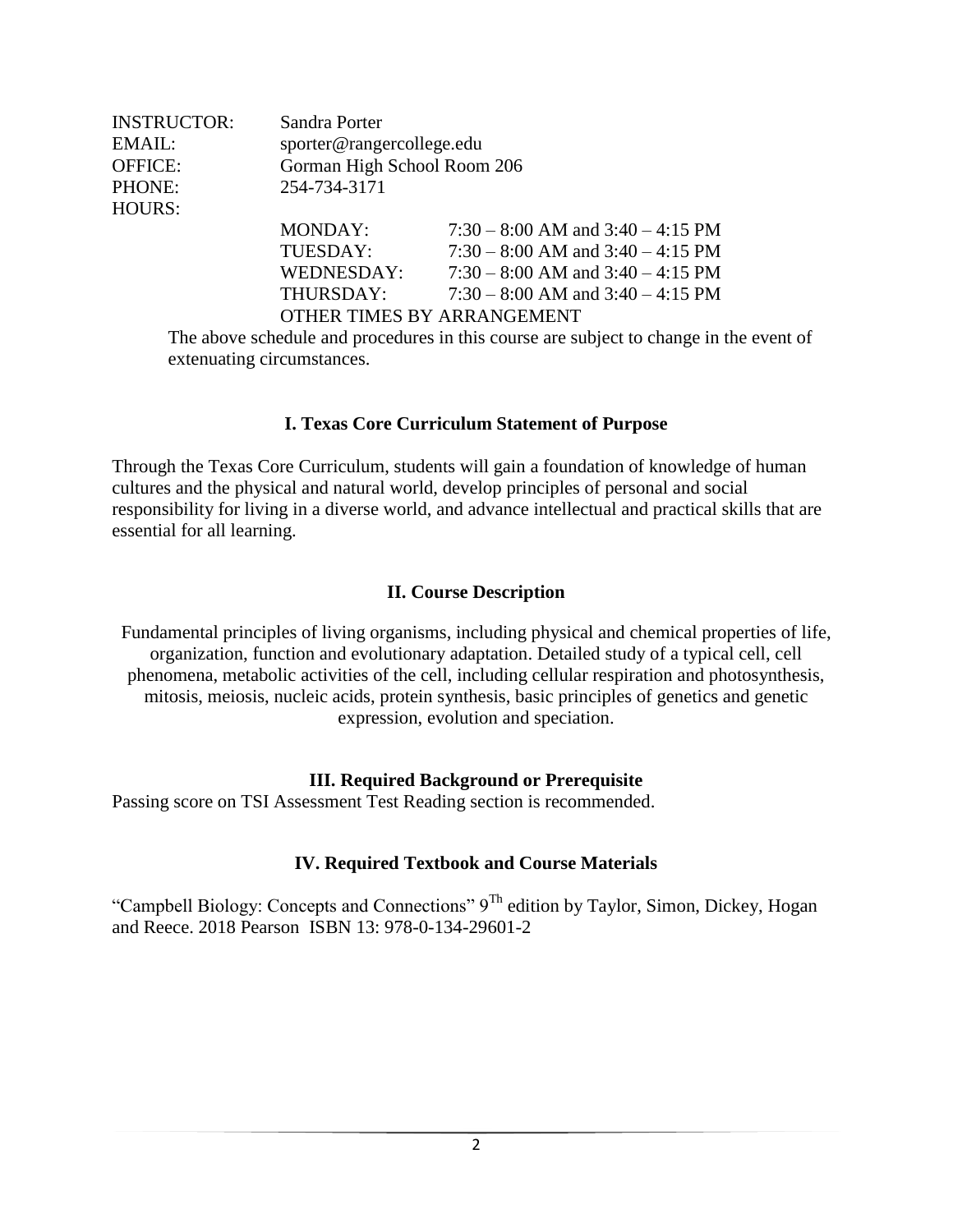#### **V. Course Purpose**

Courses in the life and physical sciences focus on describing, explaining and predicting natural phenomena using the scientific method. These courses involve the understanding of interactions among natural phenomena and the implications of scientific principles on the physical world and on human experiences.

#### **VI. Learning Outcomes**

Upon successful completion of this course, students will:

- Describe the characteristics of life.
- Explain the methods of inquiry used by scientists.
- Identify the basic requirements of life and the properties of the major molecules needed for life.
- Compare and contrast the structures, reproduction, and characteristics of viruses, prokaryotic cells, and eukaryotic cells.
- Describe the structure of cell membranes and the movement of molecules across a membrane.
- Identify the substrates, products, and important chemical pathways in metabolism.
- Identify the principles of inheritance and solve classical genetic problems.
- Identify the chemical structures, synthesis, and regulation of nucleic acids and proteins.
- Describe the unity and diversity of life and the evidence for evolution through natural selection.

### **VII. Core Objectives**

This course meets the following of the six Core Objectives established by Texas:

- ☒ **Critical Thinking Skills (CT) –** Creative thinking, innovation, inquiry, and analysis; evaluation and synthesis of information
- $\boxtimes$  **Communication Skills (COM)** effective development, interpretation and expression of ideas through written, oral, and visual communication
- $\boxtimes$  **Empirical and Quantitative Skills (EQS)** The manipulation and analysis of numerical data or observable facts resulting in informed conclusions
- $\boxtimes$  **Teamwork (TW)** The ability to consider different points of view and to work effectively with others to support a shared purpose or goal
- $\Box$  **Social Responsibility (SR)** Intercultural competence, knowledge of civic responsibility, and the ability to engage effectively in regional, national, and global communities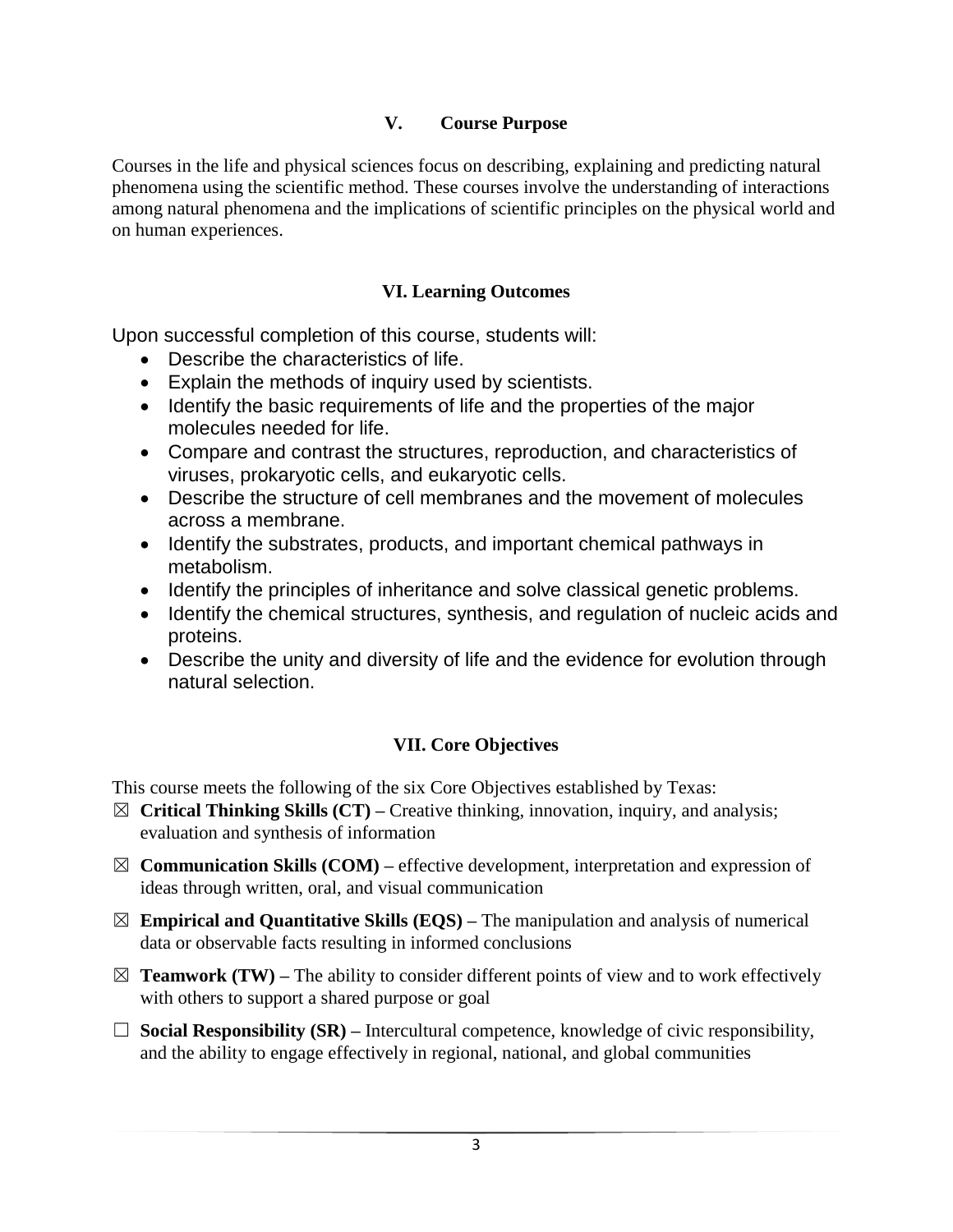$\Box$  **Personal Responsibility (PR)** – The ability to connect choices, actions, and consequences to ethical decision-making

#### **VIII. Methods of Instruction**

Lectures on the major concepts and theories in biology will be discussed. Labs in which major biological principles will be demonstrated by examination of specimens, conducting experiments and viewing videos.

#### **IX. Methods of Assessment**

Exams will consist of multiple choice and short answer questions and will cover all material discussed in class or in reading assignments. Each question will be graded as correct or incorrect in accordance with information in the text, lectures and readings. Exam grades will be taken as the points correct. Points may be added to exam scores for in class assignments, but you must be in class and complete these assignments in the appropriate manner to receive credit. Students missing lectures are responsible for getting notes from the instructor or classmates (notes, and other resources, are available on the Ranger College Web Page via Blackboard). Make-up exams, for exams missed due to an excused absence, will be given later in the semester and may include different style questions and will exclude bonus questions. Students are strongly urged to not miss exams. The final exam is required – it is not optional.

The course grade will be computed as follows: Average of lecture exams (CT, COM, EQS) =  $3/4$  (Lecture Ave. \* 3) + Lab Ave<br>Lab average (CT, COM, EOS, TW) =  $1/4$  4 Lab average (CT, COM, EQS, TW)  $= 1/4$  Letter grades will be assigned as follows:  $90-100 = A$ ,  $80-89 = B$ ,  $70-79 = C$ ,  $60-69 = D$ , below  $60 = F$ 

### **X. Course/Classroom Policies**

Regular and punctual attendance in all classes and labs is considered essential for optimum academic success. If the student has the equivalence of three weeks of unofficial absences . . . the instructor may drop the student from the course with a grade of F (Ranger College General Catalog). Students are expected to be seated by the beginning of the lecture period. Excessive tardies (6) may be considered as absences. Excessive unexcused absences (6) may result in a grade of I (incomplete) and may result in dismissal from the course with a grade of F. It is your responsibility to inform the instructor of an excused absence. An absence is excused if you are excused by the Dean to participate in an authorized College activity or if you have a valid medical excuse.

Any student who is disruptive to the class will be dismissed from the class and may be dismissed from the course. Any student found with unauthorized notes (cheat sheets, electronic devices, etc.) during an exam or copying from another student's exam will be subject to disciplinary action. Any student misconduct will be reported to the Dean of Student Services (See Student Handbook).

Electronic devices (computers, phones) may be used in class with special permission and with the understanding that they will be used only for biology class material. Misuse of cell phones, or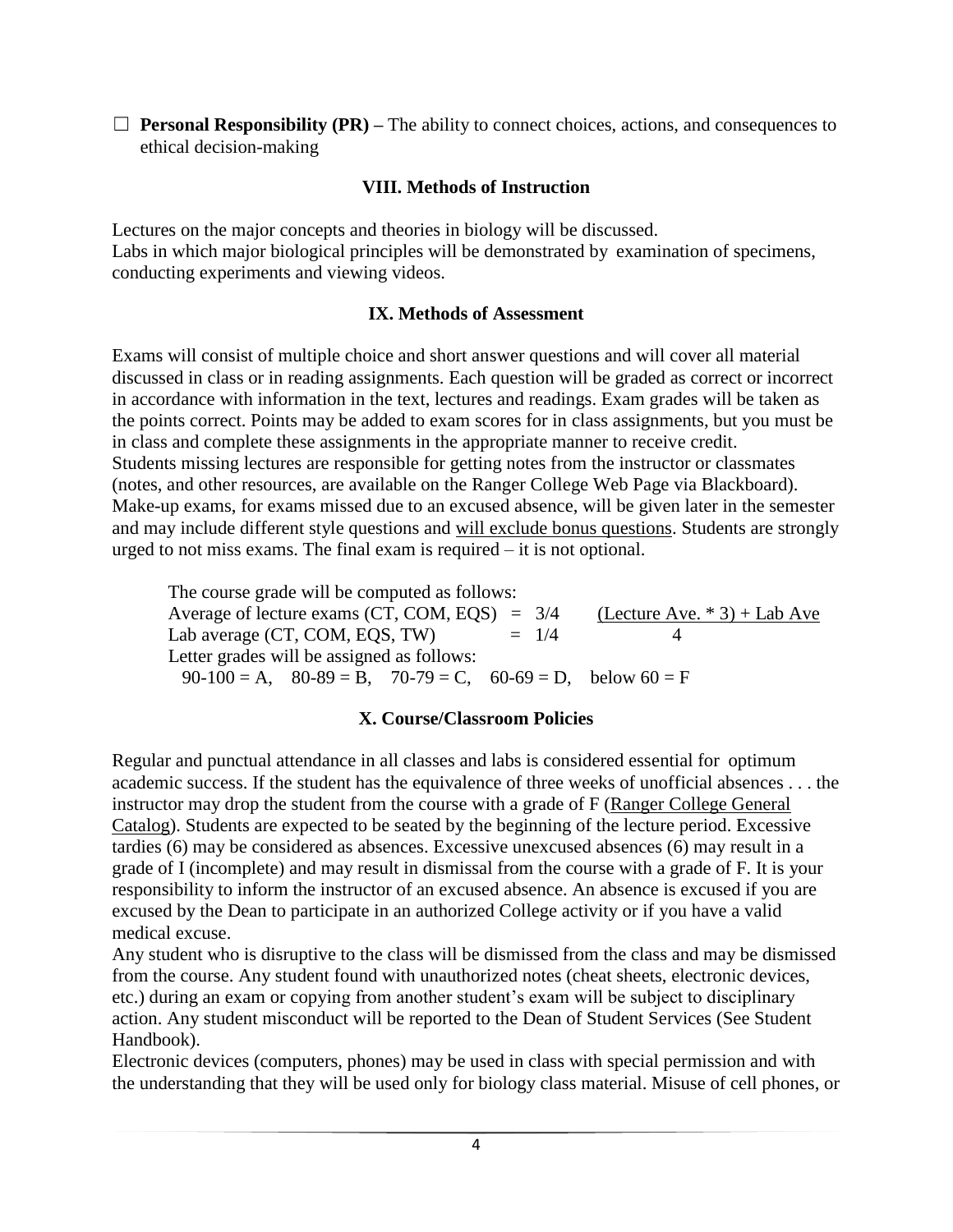other electronic devices, in class may lead to the student being counted absent or points deducted on exams.

No tobacco use is permitted in the science building, or any location on the RC campus.

# **Biology 1406 Lab Policies and Procedures**

Biology labs meet twice a week for 75 minutes. Each lab will consist of a series of experiments, demonstrations, observations, videos or other activities. Active learning and critical thinking skills will be stressed through a series of exercises in scientific problem solving. Daily grades will be based on work sheets and quizzes completed in the lab on these activities. **All lab exercises should be completed and work sheets should be turned in before you leave the lab**. The graded worksheets will be returned during the following lab, or as quickly as possible, for correction. These work sheets will form the basis for major practical exams so you should keep them for future studying.

\* **To get full credit for a daily grade you must be in lab by the beginning of the class - and cell phones off**.\* During the beginning of lab the exercise will be explained - being present and focused is important.

Your grade in the lab (which is 1/4 of the course grade) will be determined by the following formula:

50% - daily grades (work sheets, quizzes, participation, etc. - about 20 daily grades) 50% - five major practical exams

To receive credit for the daily grade you must attend the lab. If you miss a lab you may be able to attend another regularly scheduled lab covering the same topic, space permitting. Check with me before you do this. The times the labs are scheduled will be posted on my office door.

The major practical exams will be based on the daily exercises completed since the last practical. **You are responsible for the material covered in lab whether you attended the lab or not**. Work sheets will be available after the lab is completed in order to allow you to study for the practical **but not for a daily grade**.

Make up practical exams are difficult.

You should make every effort to take the lab practical exams when they are scheduled. **No make up practical exams will be given for unexcused absences**.

All lab materials will be provided except for pencils, paper and a notebook. Drawings and calculations are best done in pencil so that errors can be corrected more easily. In most cases, you will work with a lab partner, or in a small group; however you are individually responsible for completing and turning in work sheets.

When you have completed the lab please return all equipment (slides, microscopes, glassware, etc.) to the proper storage area.

**No tobacco products, smokeless or otherwise, are allowed in the science building, or on the Ranger College campus.**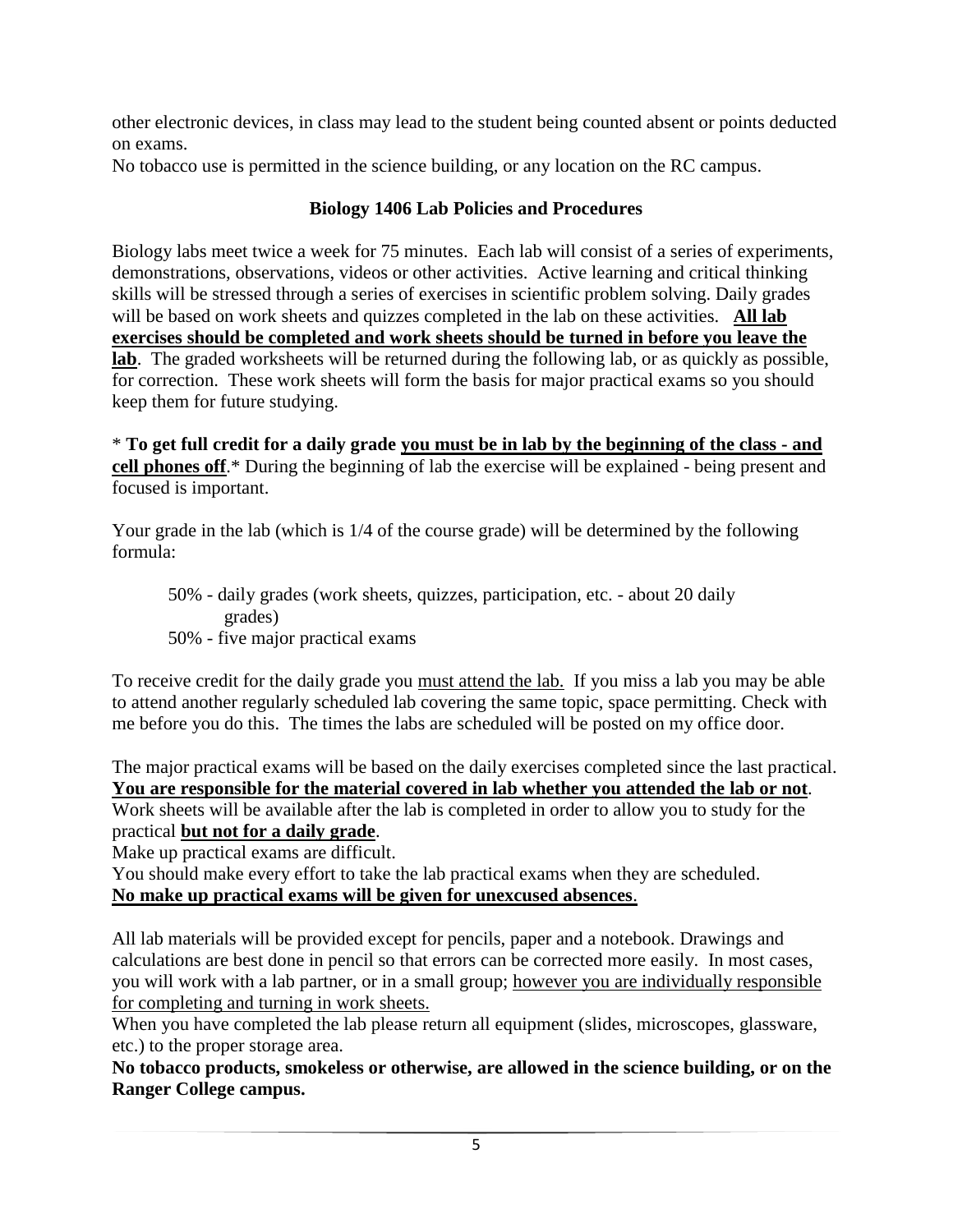## **XI. Course Outline/Schedule**

## BIOLOGY 1406

#### Course Calendar

Text: Campbell Biology: Concepts and Connections 9<sup>th</sup> edition

| Day             | Lecture and Lab Topics                                | <b>Text Assignment</b>  |
|-----------------|-------------------------------------------------------|-------------------------|
| $\mathbf{1}$    | <b>Class Orientation</b>                              |                         |
| $\overline{2}$  | Introduction to science and the scientific method     | Ch. 1, 2, 3             |
| 3               | Introduction to science and the scientific method     | Ch. $1, 2, 3$           |
| $\overline{4}$  | Lab: Scientific Method: Yeast experiment/design       | Ch. 1, 2, 3             |
| 5               | Lab: Scientific Method: Yeast experiment/design       | Ch. 1, 2, 3             |
| 6               | Biological chemistry-characteristics of molecules     | Ch. 1, 2, 3             |
| $\overline{7}$  | Biological chemistry-characteristics of molecules     | Ch. 1, 2, 3             |
| 8               | Cell Structure & Function-basic cell organization     | Ch. 4, 5.10-5.13        |
| 9               | Lab: Calculation of Cell Size                         |                         |
| 10              | Lab: Calculation of Cell Size                         |                         |
| 11              | <b>Labor Day Holiday</b>                              |                         |
| 12              | Cell organization/Transport across cell membranes     | Ch. 5.14-5.20           |
| $\overline{13}$ | Transport across cell membranes                       |                         |
| 14              | Lab: Determining Solute Concentration by Osmosis      |                         |
| $\overline{15}$ | Lab: Determining Solute Concentration by Osmosis      |                         |
| 16              | Lab: Determining Solute Concentration by Osmosis      |                         |
| 17              | Review for Exam 1                                     |                         |
| 18              | Exam 1                                                |                         |
| 19              | Metabolism-Chemical reactions and ATP                 | Ch. 2.18, 4.14, 5.10-16 |
| 20              | Metabolism-Chemical reactions and ATP                 |                         |
| 21              | Lab: Rate of Enzyme Activity                          |                         |
| 22              | Transferring energy-Cellular Respiration              | Ch.6                    |
| $\overline{23}$ | Transferring energy-Cellular Respiration              |                         |
| 24              | Lab: Cellular Respiration in Beans                    |                         |
| 25              | Lab: Cellular Respiration in Beans                    |                         |
| $\overline{26}$ | Fermentation & Aerobic Respiration                    |                         |
| $27\,$          | Photosynthesis-Using Light to make Food               | Ch. 7                   |
| 28              | Photosynthesis—Using Light to make Food               |                         |
| 29              | Lab: Photosynthesis (Floating Disk)                   |                         |
| 30              | Lab: Photosynthesis (Floating Disk)                   |                         |
| 31              | <b>Evolution of Metabolism</b>                        |                         |
| $\overline{32}$ | Review for Exam 2                                     |                         |
| 33              | Exam 2                                                |                         |
| 34              | Protein Structure & Function / Nucleic Acid Structure | Ch. 10, 3.16            |
| 35              | Protein Structure & Function / Nucleic Acid Structure |                         |
| 36              | <b>Student Holiday</b>                                |                         |
| 37              | DNA structure - the Genetic Code                      |                         |
| 38              | Lab: DNA Model                                        |                         |
| 39              | Lab: DNA Extraction                                   |                         |
| 40              | Protein Synthesis-Transcription and Translation       |                         |
| 41              | Control of gene expression-homeotic genes             | Ch. 9, 11               |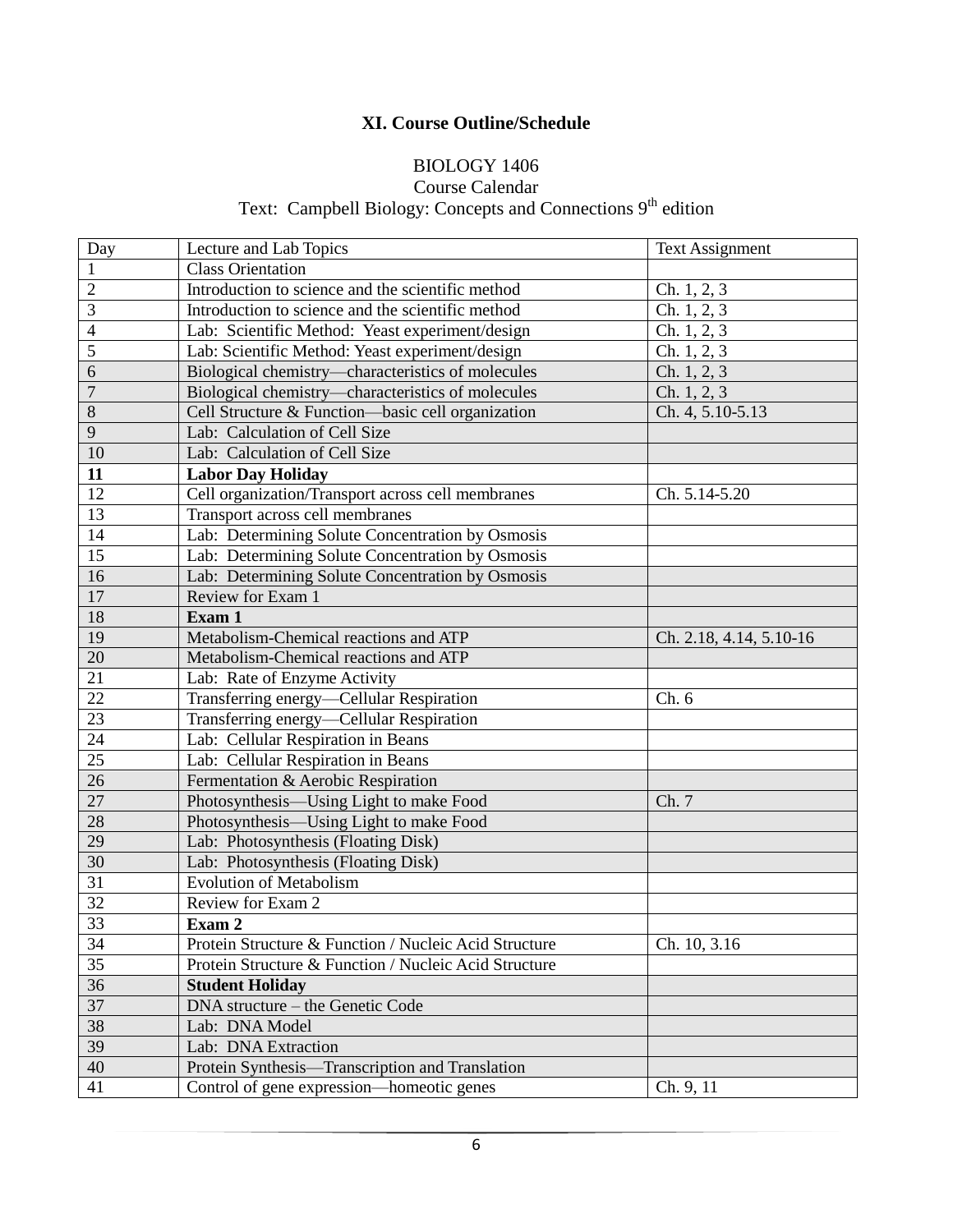| 42              | Video: Secret of Life - Immortal Thread                  |        |
|-----------------|----------------------------------------------------------|--------|
| $\overline{43}$ | Cell Division-Mitosis                                    | Ch. 8  |
| 44              | Lab: Mitosis                                             |        |
| $\overline{45}$ | Lab: Mitosis                                             |        |
| 46              | Video: What Darwin Never Knew I                          |        |
| 47              | Exam 3                                                   |        |
| 48              | Cell Division: Meiosis                                   | Ch. 8  |
| 49              | Lab: Meiosis & Sex Cells                                 |        |
| 50              | Lab: Meiosis & Sex Cells                                 |        |
| $\overline{51}$ | Genetics and Inheritance—Mendel's Law of Inheritance     | Ch. 9  |
| 52              | Genetics and Inheritance—Mendel's Law of Inheritance     |        |
| $\overline{53}$ | Lab: Punnett Squares                                     |        |
| 54              | Lab: Punnett Squares                                     |        |
| 55              | Non-Mendelian Traits                                     |        |
| $\overline{56}$ | <b>Human Genetics</b>                                    |        |
| 57              | <b>Human Genetics</b>                                    |        |
| 58              | Lab: Cat Genetics                                        |        |
| 59              | Lab: Cat Genetics                                        |        |
| 60              | Lab: Cat Genetics                                        |        |
| 61              | Video: What Darwin Never Knew II                         |        |
| $\overline{62}$ | Review for Exam 4                                        |        |
| 63              | Exam 4                                                   |        |
| 64              | Population Genetics-definition, Hardy-Weinberg           | Ch. 13 |
| $\overline{65}$ | Population Genetics-definition, Hardy-Weinberg           |        |
| 66              | <b>Thanksgiving Holidays</b>                             |        |
| 67              | <b>Thanksgiving Holidays</b>                             |        |
| 68              | <b>Thanksgiving Holidays</b>                             |        |
| 69              | <b>Thanksgiving Holidays</b>                             |        |
| 70              | <b>Thanksgiving Holidays</b>                             |        |
| $\overline{71}$ | Lab: Pedigree Analysis of Human Traits                   |        |
| 72              | Lab: Pedigree Analysis of Human Traits                   |        |
| 73              | <b>Factors Affecting Hardy-Weinberg</b>                  |        |
| 74              | Factors Affecting Hardy-Weinberg                         |        |
| $\overline{75}$ | Lab: Population Genetics I                               |        |
| 76              | Lab: Population Genetics I                               | Ch. 13 |
| 77              | Natural Selection and adaptation                         | Ch. 13 |
| 78              | Natural Selection and adaptation                         |        |
| 79              | Lab: Population Genetics II                              |        |
| 80              | Lab: Population Genetics II                              | Ch. 14 |
| 81              | Speciation—definition, conditions, reproductive barriers |        |
| 82              | Speciation—definition, conditions, reproductive barriers |        |
| $\overline{83}$ | Exam 5                                                   |        |
| 84              | <b>Review</b>                                            |        |
| 85              | <b>Final Exam</b>                                        |        |
|                 |                                                          |        |
|                 |                                                          |        |